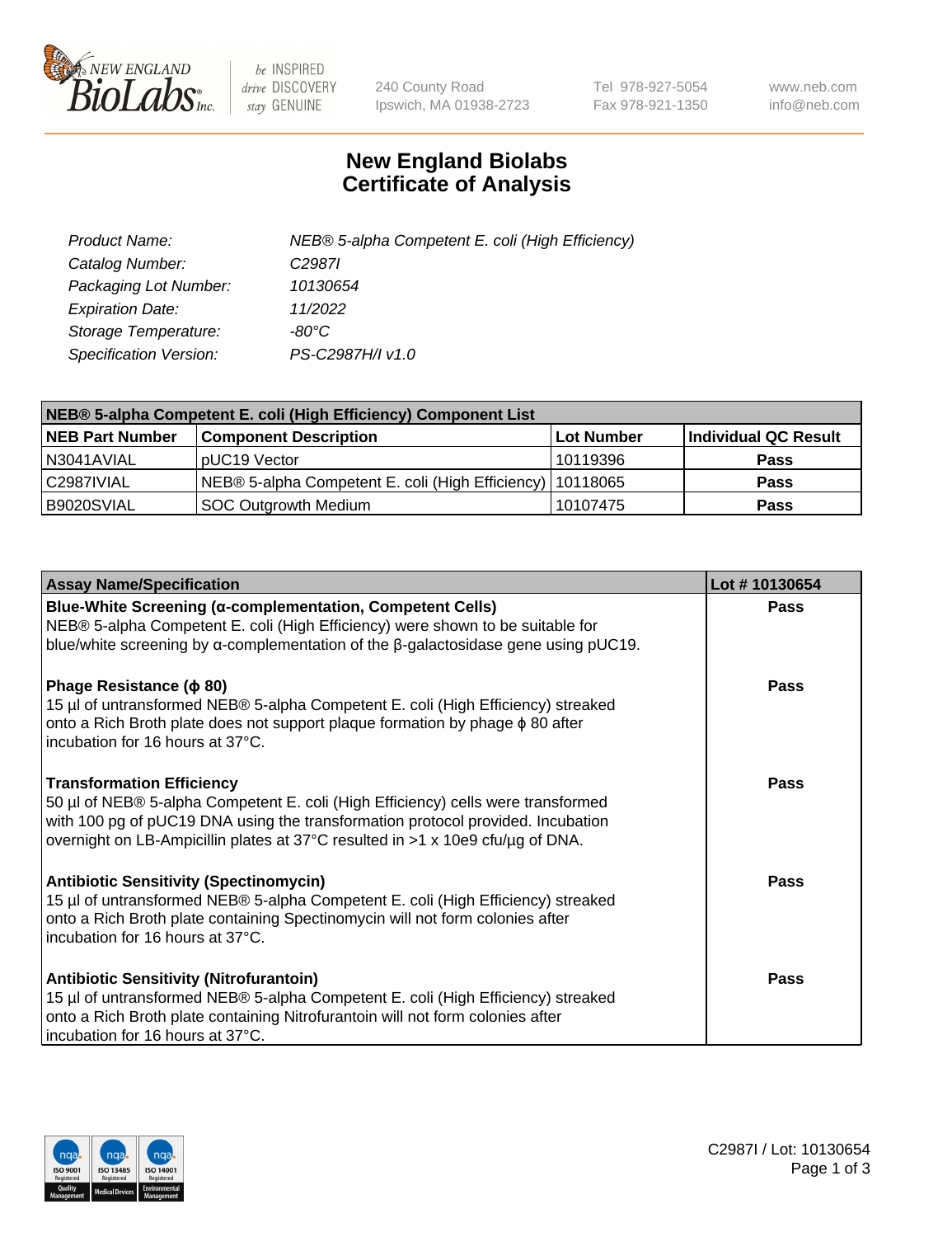

be INSPIRED drive DISCOVERY stay GENUINE

240 County Road Ipswich, MA 01938-2723 Tel 978-927-5054 Fax 978-921-1350

www.neb.com info@neb.com

| <b>Assay Name/Specification</b>                                                                                                                                                                                                                            | Lot #10130654 |
|------------------------------------------------------------------------------------------------------------------------------------------------------------------------------------------------------------------------------------------------------------|---------------|
| <b>Antibiotic Sensitivity (Streptomycin)</b><br>15 µl of untransformed NEB® 5-alpha Competent E. coli (High Efficiency) streaked<br>onto a Rich Broth plate containing Streptomycin will not form colonies after<br>incubation for 16 hours at 37°C.       | Pass          |
| <b>Antibiotic Sensitivity (Tetracycline)</b><br>15 µl of untransformed NEB® 5-alpha Competent E. coli (High Efficiency) streaked<br>onto a Rich Broth plate containing Tetracycline will not form colonies after<br>incubation for 16 hours at 37°C.       | Pass          |
| <b>Antibiotic Sensitivity (Chloramphenicol)</b><br>15 µl of untransformed NEB® 5-alpha Competent E. coli (High Efficiency) streaked<br>onto a Rich Broth plate containing Chloramphenicol will not form colonies after<br>incubation for 16 hours at 37°C. | Pass          |
| <b>Antibiotic Sensitivity (Chloramphenicol)</b><br>15 µl of untransformed NEB® 5-alpha Competent E. coli (High Efficiency) streaked<br>onto a Rich Broth plate containing Chloramphenicol will not form colonies after<br>incubation for 16 hours at 37°C. | Pass          |
| <b>Antibiotic Sensitivity (Kanamycin)</b><br>15 µl of untransformed NEB® 5-alpha Competent E. coli (High Efficiency) streaked<br>onto a Rich Broth plate containing Kanamycin will not form colonies after incubation<br>for 16 hours at $37^{\circ}$ C.   | Pass          |
| <b>Antibiotic Sensitivity (Ampicillin)</b><br>15 µl of untransformed NEB® 5-alpha Competent E. coli (High Efficiency) streaked<br>onto a Rich Broth plate containing Ampicillin will not form colonies after<br>incubation for 16 hours at 37°C.           | Pass          |

This product has been tested and shown to be in compliance with all specifications.

One or more products referenced in this document may be covered by a 3rd-party trademark. Please visit <www.neb.com/trademarks>for additional information.